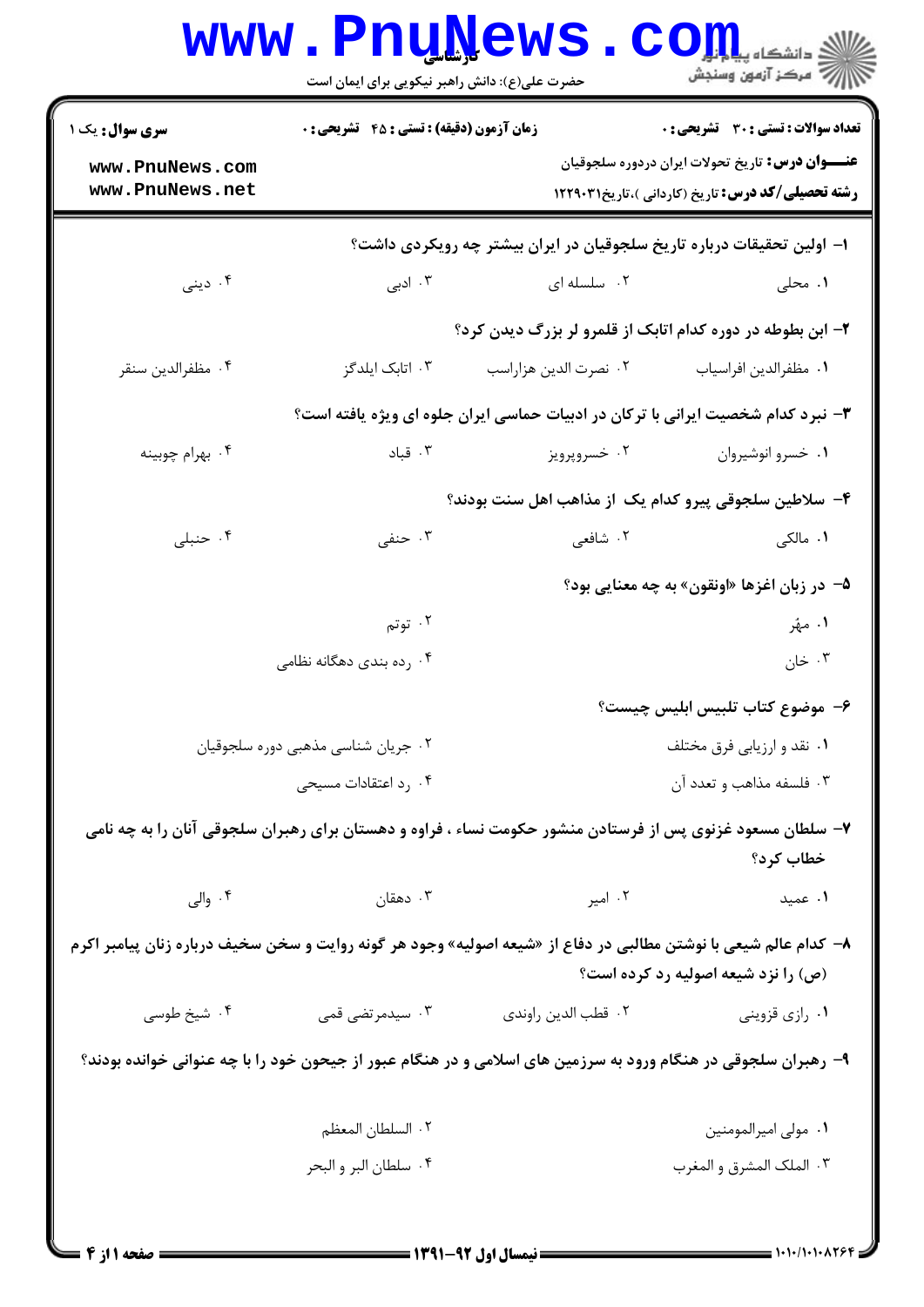|                                    | حضرت علی(ع): دانش راهبر نیکویی برای ایمان است                                             |                                                                               |                                                                                                                                   |  |
|------------------------------------|-------------------------------------------------------------------------------------------|-------------------------------------------------------------------------------|-----------------------------------------------------------------------------------------------------------------------------------|--|
| <b>سری سوال : ۱ یک</b>             | <b>زمان آزمون (دقیقه) : تستی : 45 تشریحی : 0</b>                                          |                                                                               | تعداد سوالات : تستى : 30 - تشريحي : 0                                                                                             |  |
| www.PnuNews.com<br>www.PnuNews.net |                                                                                           |                                                                               | <b>عنـــوان درس:</b> تاریخ تحولات ایران دردوره سلجوقیان<br><b>رشته تحصیلی/کد درس:</b> تاریخ (کاردانی )،تاریخ۲۲۹۰۳۱ <b>۱۲۲۹</b> ۰۳ |  |
|                                    |                                                                                           | ۱۰- وزیر با تجربه و کاردان دوره حکمرانی ملکشاه سلجوقی که بود؟                 |                                                                                                                                   |  |
| ۰۴ عميد الملک                      | ۰۳ شمس الملک نصر                                                                          | ٢. فخرالدوله بن جهير                                                          | ٠١. خواجه نظام الملک                                                                                                              |  |
|                                    |                                                                                           |                                                                               |                                                                                                                                   |  |
|                                    |                                                                                           | 11- جنگ «دای مرج» در رمضان ۵۲۹ ق بین کدام گروهها رخ داد؟                      |                                                                                                                                   |  |
|                                    | ۰۲ سلطان مسعود و صليبيان                                                                  |                                                                               | ۰۱ سلطان سنجر و قراختائیان                                                                                                        |  |
|                                    | ۰۴ خلیفه و سلطان مسعود                                                                    |                                                                               | ۰۳ خلیفه و صلیبی ها                                                                                                               |  |
|                                    | ۱۲- سلطان مسعود سلجوقی پس از خلع الراشد چه کسی را به خلافت عباسیان برگزید؟                |                                                                               |                                                                                                                                   |  |
| ۴. المكتفى لامرالله                | ۴. المقتضى لامرالله                                                                       | ۰۲ المسترشد                                                                   | <b>۱.</b> المقتفى لامرالله                                                                                                        |  |
|                                    | ۱۳- در عهد سلجوقیان کدام یک از گروههای منسوب به زیدیه قائل به انتقال امامت به شوری بودند؟ |                                                                               |                                                                                                                                   |  |
| ۰۴ نصيريه                          | ۰۳ يعقوبيه                                                                                | ۰۲ بتریه                                                                      | ۰۱ جاروديه                                                                                                                        |  |
|                                    |                                                                                           | ۱۴- پس از ملکشاه چه کسی و در چه شهری به عنوان جانشین او انتخاب شد؟            |                                                                                                                                   |  |
| ۰۴ برکیارق - ری                    | ۰۳ محمود - بغداد                                                                          | ٠٢ بركيارق- اصفهان                                                            | ٠١. محمود- اصفهان                                                                                                                 |  |
|                                    | ۱۵– کدام گرینه مهمترین مسائل فرا روی سلطان سنجر در خراسان و شرق محسوب می شد؟              |                                                                               |                                                                                                                                   |  |
|                                    | ۲. قدرت گیری مجدد آل بویه                                                                 | ۰۱ قدرت گیری آتسز خوارزمشاه                                                   |                                                                                                                                   |  |
|                                    | ۰۴ قدرت گیری اسماعیلیان                                                                   | ۰۳ نافرمانی امیران سلجوقی از حکومت مرکزی                                      |                                                                                                                                   |  |
|                                    |                                                                                           |                                                                               | ۱۶- داراب نامه اثر کیست؟                                                                                                          |  |
|                                    | ۰۲ ابوالقاسم شیرازی                                                                       |                                                                               | ٠١ مجيرالدين بيلقاني                                                                                                              |  |
|                                    | ۰۴ محمد عوفی                                                                              |                                                                               | ۰۳ ابوطاهر محمدطرسوسی                                                                                                             |  |
|                                    |                                                                                           | ۱۷- کدام امیر سلجوقی به علت اعمال و رفتارش نزد امرا به «تپر» مشهور شده است؟   |                                                                                                                                   |  |
| ۰۴ ملک محمد                        | ۰۳ برکیارق                                                                                | ۰۲ سنجر                                                                       | ۰۱ تتش                                                                                                                            |  |
|                                    |                                                                                           | ۱۸- سلطان محمود در سال ۵۶۵ ق از کدام امیر سلجوقی خواست به جنگ صلیبی ًها برود؟ |                                                                                                                                   |  |
| ۰۴ امير قسيم الدوله                | ۰۳ امیر آق سنقر                                                                           | ۰۲ امیر کنتغدی                                                                | ۰۱ امیر ایلغاری                                                                                                                   |  |
|                                    |                                                                                           |                                                                               | <b>۱۹</b> - مسلمانان سرزمین چین شمالی را چه می نامیدند؟                                                                           |  |
| ۰۴ دارالکفر                        | ۰۳ تاتارستان                                                                              | ۰۲ ختا                                                                        | ۰۱ ختن                                                                                                                            |  |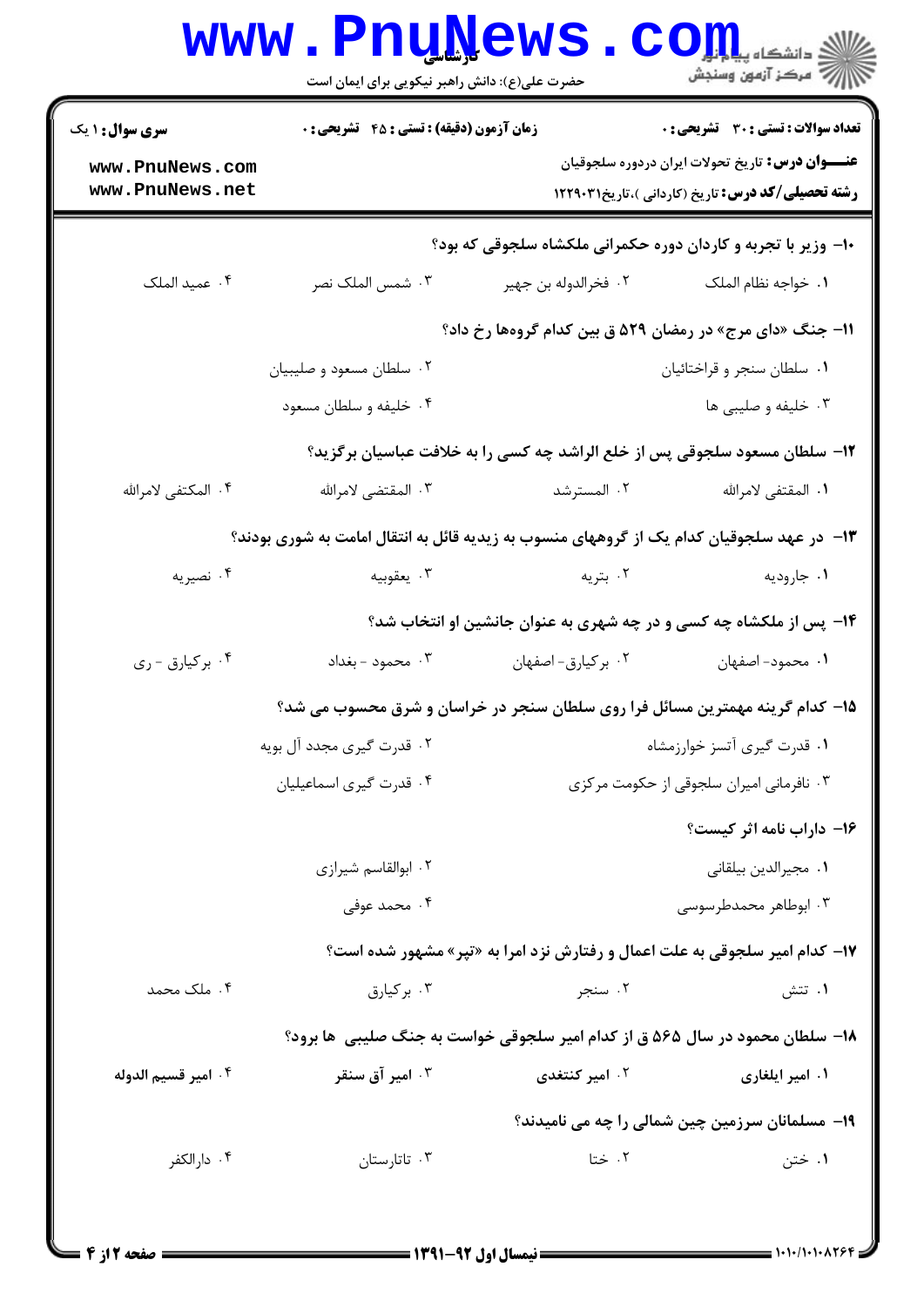| <b>سری سوال : ۱ یک</b>             | <b>زمان آزمون (دقیقه) : تستی : 45 گشریحی : 0</b>                                                          |                      | <b>تعداد سوالات : تستی : 30 ٪ تشریحی : 0</b>                                                                         |
|------------------------------------|-----------------------------------------------------------------------------------------------------------|----------------------|----------------------------------------------------------------------------------------------------------------------|
| www.PnuNews.com<br>www.PnuNews.net |                                                                                                           |                      | <b>عنـــوان درس:</b> تاریخ تحولات ایران دردوره سلجوقیان<br><b>رشته تحصیلی/کد درس:</b> تاریخ (کاردانی )،تاریخ۲۲۹۰۳۱ ۱ |
|                                    | ۲۰- فتنه ایلغاری پسر ارتق شحنه بغداد در زمان کدام سلطان سلجوقی روی داد؟                                   |                      |                                                                                                                      |
| ۰۴ محمد                            | ۰۳ محمود                                                                                                  | ۰۲ سنجر              | ٠١. بركيارق                                                                                                          |
|                                    |                                                                                                           |                      | <b>۲۱</b> - پس از مرگ سلطان مسعود چه کسی شریک سلطنت سلطان سنجر شد؟                                                   |
| ۰۴ برکیارق                         | ۰۳ ملکشاه                                                                                                 | ۰۲ سلیمانشاه         | ۱. محمد                                                                                                              |
|                                    |                                                                                                           |                      | ٢٢– سعدالملک ابوالمحاسن وزير سلطان محمد به چه اتهامي کشته شد؟                                                        |
|                                    | ۰۲ حمایت از برکیارق                                                                                       |                      | ۰۱ جاسوسی برای خلیفه                                                                                                 |
|                                    | ۰۴ مخالفت با جنگ های صلیبی                                                                                |                      | ۰۳ اعتقاد به باطنيان                                                                                                 |
|                                    |                                                                                                           |                      | ٢٣- سلطان سنجر توسط كدام قوم اسير شد؟                                                                                |
| ۰۴ ایغورها                         | ۰۳ غزان                                                                                                   | ٠٢ قراختاييان        | ٠١ قراخانيان                                                                                                         |
|                                    | ۲۴– کدام گزینه در مورد ویژگی های آغازین دوره قدرت گیری سلطان محمود سلجوقی(۵۱۱ تا ۵۱۳ هـ ق)صحیح است؟       |                      |                                                                                                                      |
|                                    |                                                                                                           |                      | ۰۱ وی کشتار شدیدی از سران و بزرگان حکومت پدرش صورت داد.                                                              |
|                                    |                                                                                                           |                      | ۰۲ به قدرت رسیدن وی همزمان با بحران جانشینی در خلافت عباسی بود.                                                      |
|                                    |                                                                                                           |                      | ۰۳ وی ربیب ابومنصور وزیر پدرش را در مقام وزارت ابقا نمود.                                                            |
|                                    |                                                                                                           |                      | ۰۴ خلیفه عباسی از ذکر نام سلطان در خطبه خودداری نمود.                                                                |
|                                    | ۲۵– سلطان ارسلان در سال ۵۵۵ هـ ق در کدام شهر بر تخت سلطنت سلجوقیان جلوس کرد؟                              |                      |                                                                                                                      |
| ۰۴ همدان                           | ۰۳ مراغه                                                                                                  | ۰۲ اصفهان            | ۰۱ ری                                                                                                                |
|                                    | ۲۶- دودمان سلجوقیان ایران در سال ۵۹۰ هـ ق با مرگ کدام شخص منقرض شد؟                                       |                      |                                                                                                                      |
| ۰۴ سلیمانشاه                       | ۰۳ ارسلان                                                                                                 | ۰۲ طغرل              | ۰۱ قزل ارسلان                                                                                                        |
|                                    |                                                                                                           |                      | ۲۷– غزالی کتاب نصیحه الملوک را برای کدام سلطان سلجوقی نوشته است؟                                                     |
| ۰۴ سلطان سنجر                      | ۰۳ سلطان محمد                                                                                             | ۰۲ آلب ارسلان        | ۰۱ سلطان ملکشاه                                                                                                      |
|                                    | ۲۸– دارنده این سمت در تشکیلات سلجوقیان به طور کلی معاملات مالی را که در دیوانسالاری به انجام می رسید، تحت |                      |                                                                                                                      |
|                                    |                                                                                                           |                      | رسیدگی و بازرسی قرار می داد؟                                                                                         |
| ۰۴ رئيس ديوان عرض                  | ۰۳ رئیس دیوان اوقاف                                                                                       | ۰۲ رئیس دیوان استیفا | ٠١ رئيس ديوان اشراف                                                                                                  |